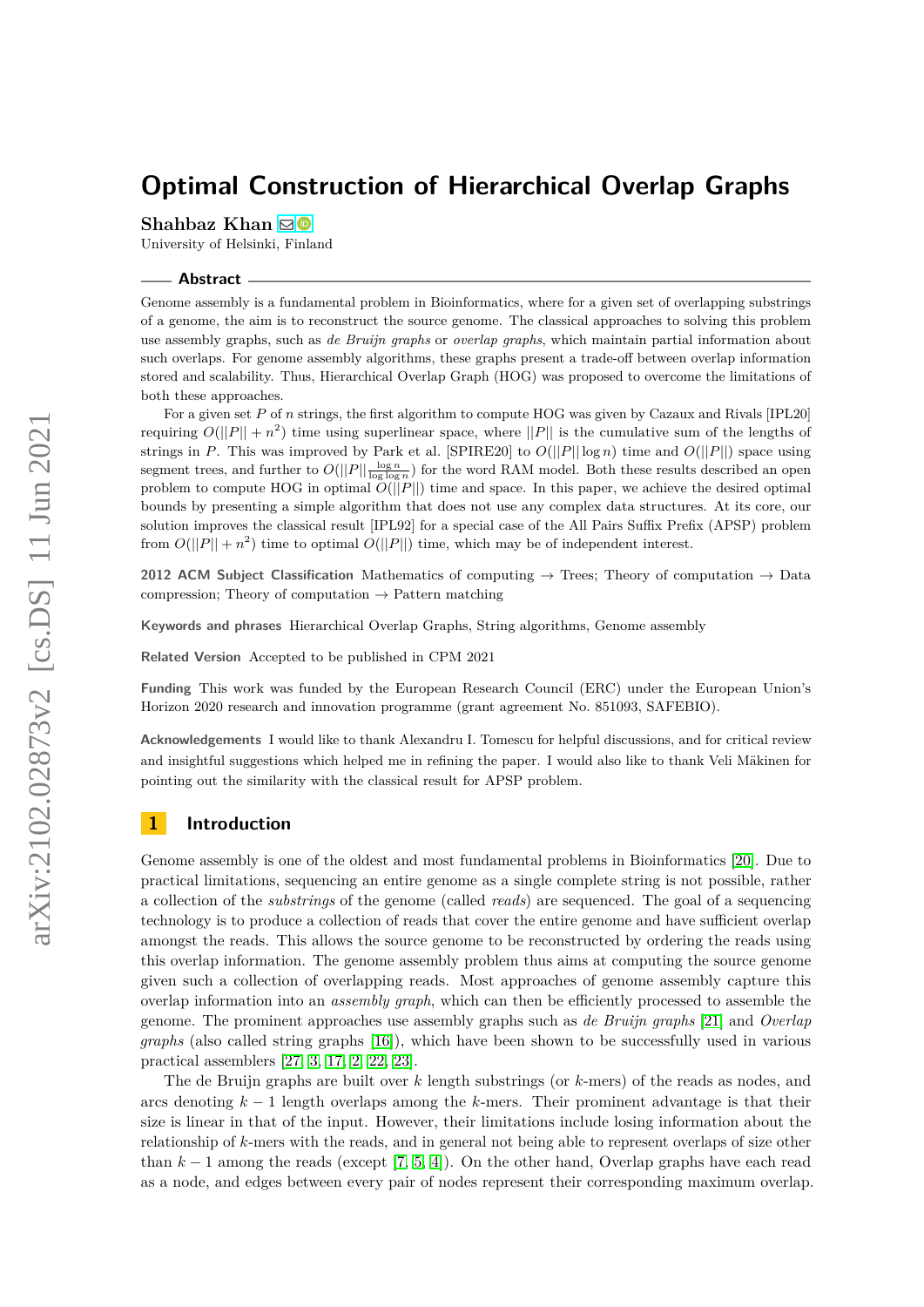In practice, only the edges having certain threshold value of overlap are considered. Though they store more overlap information than de Bruijn graphs, they do not maintain whether two pairs of strings have the same overlap. Moreover, they are inherently quadratic in size in the worst case, and computing the edge weights (even optimally [\[13,](#page-9-8) [25,](#page-9-9) [15\]](#page-9-10)) is difficult in practice for large data sets.

As a result, Hierarchical Overlap Graphs (HOG) were proposed in [\[9,](#page-9-11) [10\]](#page-9-12) as an alternative to overcome such limitations of the two types of assembly graphs. The HOG has nodes for all the longest overlaps between every pair of strings, and edges connecting strings to their suffix and prefix, using linear space. Note that Overlap graphs have edges representing longest overlaps between strings requiring quadratic size, whereas HOG has additional nodes for longest overlaps between strings requiring linear size by exploiting pairs of strings having the same longest overlaps. Thus, it is a promising alternative to both de Bruijn graph and Overlap graph to better solve the problem of genome assembly. Also, since it maintains if two pairs of strings have the same overlap, it also has the potential to better solve the approximate *shortest superstring problem* [\[26\]](#page-10-1) having applications in both genome assembly and data compression [\[24,](#page-9-13) [6\]](#page-9-14). Some applications of HOG have been studied in [\[9,](#page-9-11) [8\]](#page-9-15).

Cazaux and Rivals [\[10\]](#page-9-12) presented the first algorithm to build HOG efficiently. They showed how HOG can be computed for a set of *n* strings *P* in  $O(||P|| + n^2)$  time, where  $||P||$  represents the cumulative sum of lengths of strings in *P*. However, they required  $O(||P|| + n \times \min(n, \max_{p \in P} |p|))$ space, which is superlinear in input size. Park et al. [\[19\]](#page-9-16) improved it to  $O(||P|| \log n)$  time requiring linear space using Segment trees [\[11\]](#page-9-17), assuming a constant sized character set. For the word RAM model, they further improved it to  $O(||P|| \frac{\log n}{\log \log n})$  time. For practical implementation, both these results build HOG using an intermediate Extended HOG (EHOG) which reduces the memory footprint of the algorithm. In both the results, the *bottleneck* is solving a special case of All Pairs Suffix Prefix (APSP) problem. Given a set *P* of *n* strings, the goal of the APSP problem is to compute the maximum overlaps between every pair of strings. This classical problem was optimally solved by Gusfield et al. [\[13\]](#page-9-8) using  $O(||P|| + n^2)$  time and  $O(||P||)$  space, where the solution is reported for the *n* <sup>2</sup> pairs. However, for computing HOG we only require the set of *maximum overlaps*, and not their association with the corresponding pairs of strings, making the result suboptimal due to the extra  $O(n^2)$  factor. Also, both these results [\[10,](#page-9-12) [19\]](#page-9-16) mentioned as an open problem the construction of HOG using optimal *O*(||*P*||) time and space. We answer this open question positively and solve the special case of APSP optimally as follows.

▶ **Theorem 1** (Optimal HOG)**.** *For a set of strings P, the Hierarchical Overlap Graph can be computed using*  $O(||P||)$  *time and space.* 

Moreover, unlike [\[19\]](#page-9-16) our algorithm does not use any complex data structures for its implementation. Also, we do not assume any limitations on the character set. Finally, like [\[10,](#page-9-12) [19\]](#page-9-16) our algorithm can also use EHOG as an intermediate step for improving memory footprint in practice. Note that the size EHOG and HOG can even be identical for some instances, but their ratio can tend to infinity for some families of graphs [\[10\]](#page-9-12). Thus, despite the existence of optimal algorithm for computing EHOG, an optimal algorithm for computing HOG is significant from both theoretical and practical viewpoints.

**Note.** Another result [\[18\]](#page-9-18) simultaneously achieve the same optimal bound by reducing the problem to computing *borders* [\[14\]](#page-9-19). However, our result is simpler and more self-contained.

**Outline of the paper.** We first describe notations and preliminaries that are used in our paper in Section [2.](#page-2-0) In Section [3,](#page-3-0) we briefly describe the previous approaches to compute HOG. Thereafter, Section [4](#page-4-0) describes our core result in three stages for simplicity of understanding, each building over the previous, to give the optimal algorithm. Finally, we present the conclusions in Section [5.](#page-8-3)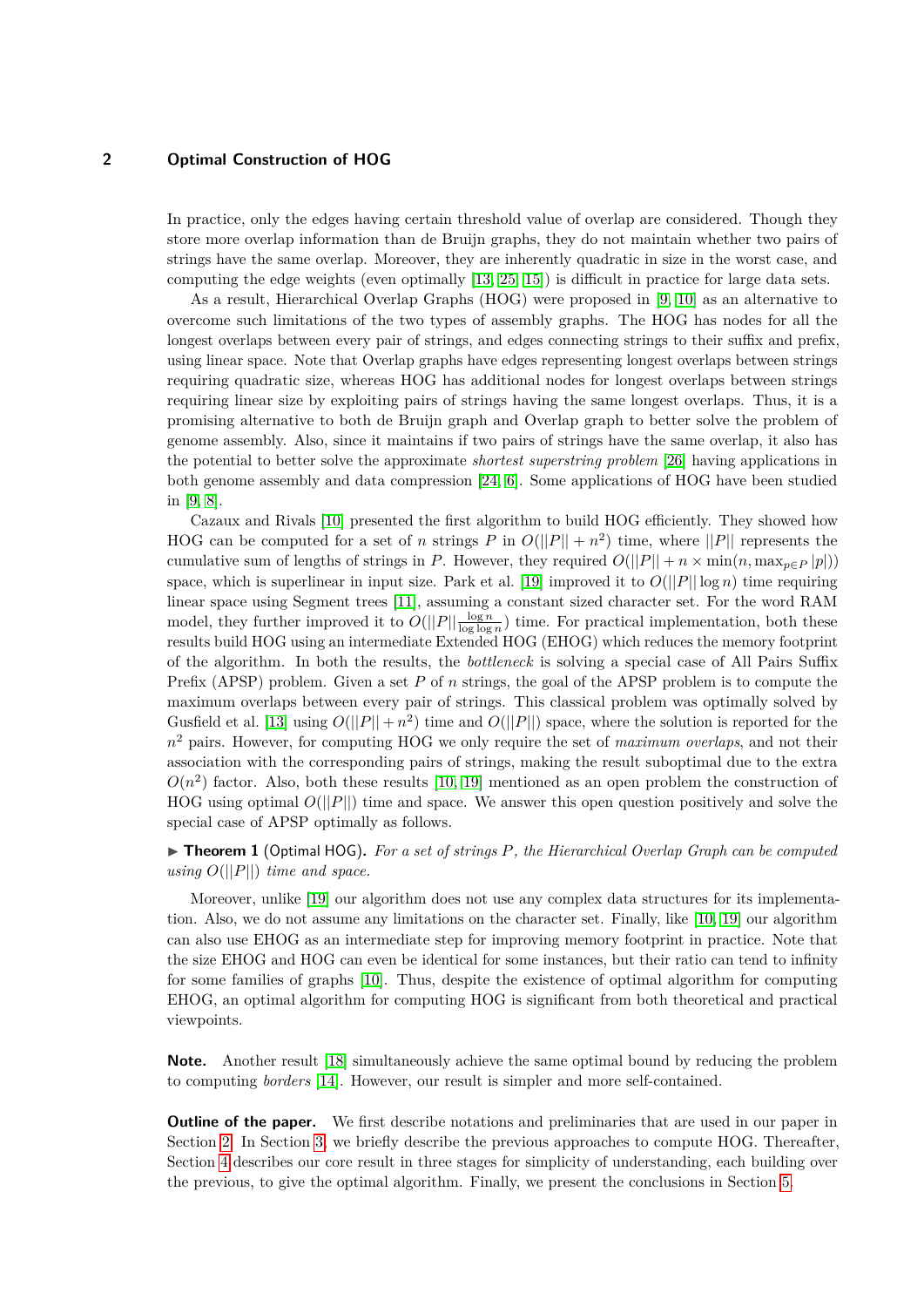<span id="page-2-1"></span>

**Figure 1** Given  $P = \{aabaa, aaddb, dbdaa\}$ , the figure shows from left to right the Aho-Corasick Trie  $(A)$ , Extended Hierarchical Overlap Graph  $(\mathcal{E})$  and Hierarchical Overlap Graph  $(\mathcal{H})$  of *P*.

# <span id="page-2-0"></span>**2 Preliminaries**

Given a finite set  $P = \{p_1, ..., p_n\}$  of *n* non-empty strings over a finite set of characters, we denote the size of a string  $p_i$  by  $|p_i|$  and the cumulative size of  $P$  by  $||P|| = \sum_{i=1}^n |p_i|$  ( $\geq n$  as strings are not empty). For a string  $p$ , any substring that starts from the first character of  $p$  is called a *prefix* of  $p$ , whereas any substring which ends at the last character of *p* is called a *suffix* of *p*. A prefix or suffix of *p* is called *proper* if it is not same as the whole *p*. For an ordered pair of string  $(p_1, p_2)$ , a string is called their *overlap* if it is both a proper suffix of  $p_1$  and a proper prefix of  $p_2$ , where  $ov(p_1, p_2)$ denotes the *longest* such overlap. Also, for the set of strings  $P$ ,  $Ov(P)$  denotes the set of all  $ov(p_i, p_j)$ for  $1 \leq i, j \leq n$ . An empty string is denoted by  $\epsilon$ . We also use the notions of HOG, EHOG and the Aho-Corasick trie as follows.

 $\triangleright$  **Definition 2** (Hierarchical Overlap Graph [\[10\]](#page-9-12)). *Given a set of strings*  $P = \{p_1, \dots, p_n\}$ *, its Hierarchical Overlap Graph is a directed graph*  $\mathcal{H} = (V, E)$ *, where* 

- $V = P \cup Ov(P) \cup \{\epsilon\}$  *and*  $E = E_1 \cup E_2$ *, having*
- $E_1 = \{(x, y) : x \text{ is the longest proper prefix of } y \text{ in } V\}$  as tree edges, and
- $E_2 = \{(x, y) : y \text{ is the longest proper suffix of } x \text{ in } V\}$  *as* suffix links.

The *extended HOG* of *P* (referred as  $\mathcal{E}$ ) is also similarly defined [\[10\]](#page-9-12), having additional nodes corresponding to every overlap (not just longest) between each pair of strings in *P*, with the same definition of edges. The construction of both these structures uses the Aho-Corasick Trie [\[1\]](#page-8-4) which is computable in  $O(||P||)$  time and space. The Aho-Corasick Trie of *P* (referred as *A*) contains all prefixes of strings in *P* as nodes, with the same definition for edges. All these structures are essentially *trees* having the empty string  $\epsilon$  as the root, and the strings of *P* as its *leaves*. A *tree edge*  $(x, y)$  is labelled with the substring of *y* not present in *x*. Hence, despite being a graph due to the presence of *suffix links* (also called *failure links*), we abuse the notions used for tree structures when applying to  $A, E$  or  $H$  (ignoring suffix links). Also, while referring to a node *v* of  $A, E$  or  $H$ , we represent its corresponding string with *v* as well.

Consider Figure [1](#page-2-1) for a comparison of A, E and H for  $P = \{aabaa, aaddd, dbdaa\}$ . Since A contains all prefixes as nodes, the tree edges have labels of a single character. However,  $\mathcal E$  contains all overlaps among strings of *P*, so it can potentially have fewer internal nodes  $({a, aa, db, dbd})$  than A. Further,  $H$  contains only longest overlaps so it can potentially have even fewer internal nodes ({*aa, dbd*}).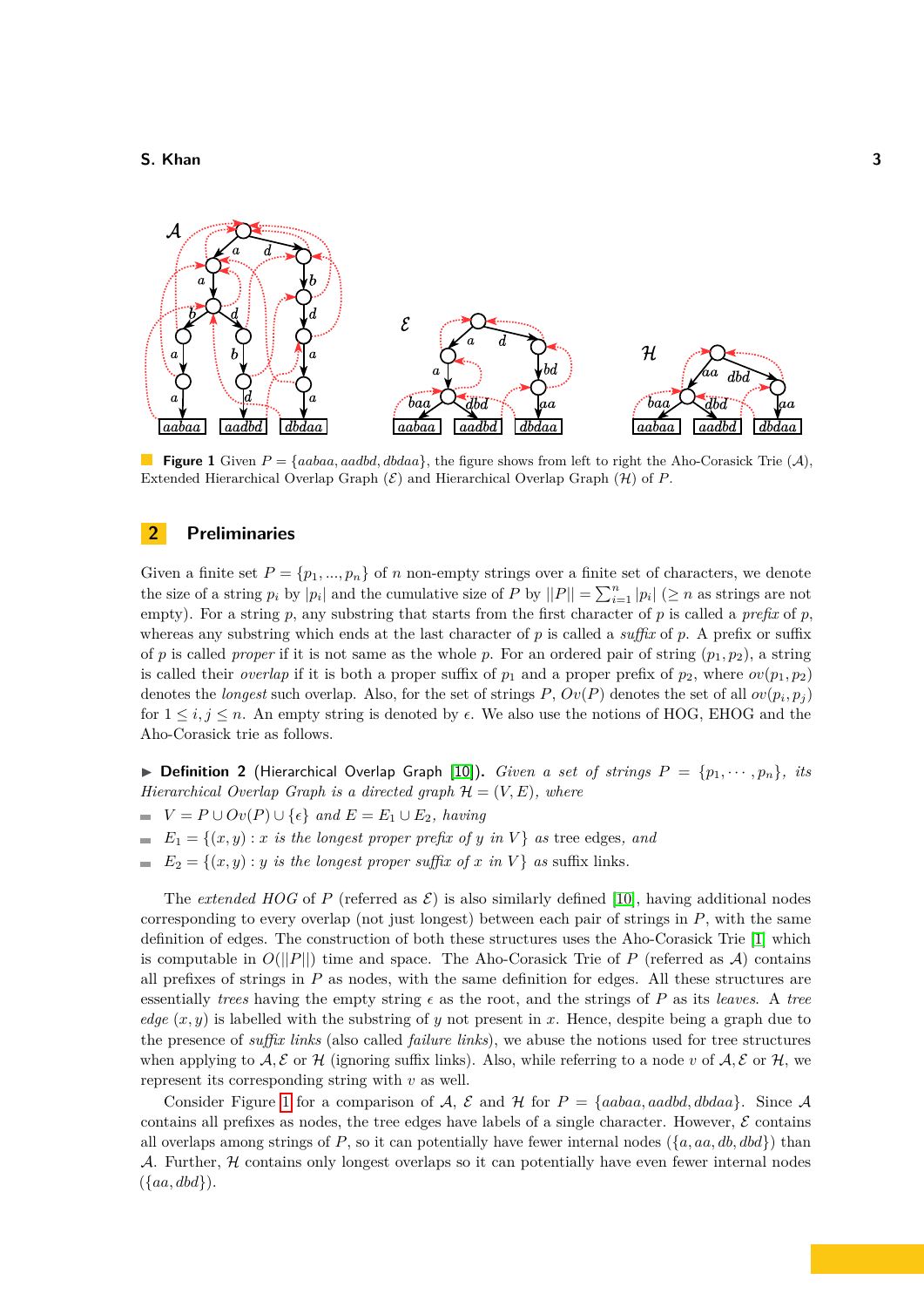Now, to compute  $\mathcal E$  or  $\mathcal H$  one must only remove some internal nodes from  $\mathcal A$  and adjust the edge labels accordingly. This requires the computation of all overlaps among strings in  $P$  for  $\mathcal{E}$ , which is further restricted to only the longest overlaps for  $H$ . For a string  $p_i \in P$  (leaf of A), all its prefixes are its ancestors in A, whereas all its suffixes are on the path following the suffix links from it (referred as *suffix path*). Thus, every internal node is implicitly the prefix of its descendant leaves, and to be an overlap it must merely be a suffix of some string in *P* [\[26\]](#page-10-1). Hence to compute internal nodes of  $\mathcal E$  (or overlap) from A one simply traverses the suffix paths from all the leaves of A, and remove the non-traversed internal nodes (see Figure [1\)](#page-2-1). However, to compute  $\mathcal H$  from  $\mathcal A$  (or  $\mathcal E$ ) we need to find only the longest overlaps, which is equivalent to solving a special case of the APSP problem, requiring only the set of all maximum overlaps. We use the following criterion (also used by [\[13\]](#page-9-8)) to identify the internal nodes of  $H$ .

<span id="page-3-1"></span>**Lemma 3** ([\[13\]](#page-9-8)). An internal node v in A (or  $\mathcal{E}$ ) of P, is  $ov(p_i, p_j)$  for two strings  $p_i, p_j \in P$  iff v *is an overlap of*  $(p_i, p_j)$  *and no descendant of v is an overlap of*  $(p_i, p_j)$ *.* 

**Proof.** The ancestor of a node *v* in A is its proper prefix and hence is shorter than *v*. Since two internal nodes of A which are both overlaps of  $(p_i, p_j)$ , are prefixes of  $p_j$  and hence have an ancestordescendant relationship, where the descendant is longer in length. Thus, the longest overlap  $ov(p_i, p_j)$ cannot have a descendant which is an overlap of  $(p_i, p_j)$ .  $, p_j$ ).

Hence to compute  $Ov(P)$  (or nodes of  $\mathcal{H}$ ), we need to check each internal node v if it is the lowest overlap (in A) for some pair  $(p_i, p_j)$ . This implies that *v* is a suffix of some  $p_i$ , such that for some descendant leaf  $p_j$ , no suffix of  $p_i$  is on path from  $v$  to  $p_j$  (see Figure [1\)](#page-2-1).

# <span id="page-3-0"></span>**3 Previous results**

Cazaux and Rivals [\[10\]](#page-9-12) were the first to study H, where they used  $\mathcal{E}$  [\[8\]](#page-9-15) as an intermediate step in the computation of H. They showed that  $\mathcal E$  can be constructed in  $O(||P||)$  time and space from  $\mathcal A$  [\[1\]](#page-8-4). which itself is computable in  $O(||P||)$  time and space. In order to compute  $H$ , the main *bottleneck* is the computation of  $Ov(P)$  (i.e. solving APSP), after which we simply remove the internal nodes not in  $Ov(P)$  from  $\mathcal E$  (or  $\mathcal A$ ), in  $O(||P||)$  time and space. They gave an algorithm to compute  $Ov(P)$ in  $O(||P|| + n^2)$  time using  $O(||P|| + n \times \min(n, \max\{|p_i|\}))$  space. This procedure was recently improved by Park et al. [\[19\]](#page-9-16) to require  $O(||P|| \log n)$  time and  $O(||P||)$  space using segment trees, assuming constant sized character set. For the word RAM model they further improve the time to  $O(||P|| \frac{\log n}{\log \log n})$ . The main ideas of the previous results can be summarized as follows.

# **Computing**  $Ov(P)$  in  $O(||P|| + n^2)$  time [\[10\]](#page-9-12)

The algorithm computes  $Ov(P)$  by considering the internal nodes in a bottom-up manner, where a node is processed after its descendants. Firstly, for each internal node  $u$ , they compute the list  $R_l(u)$ (called  $\mathcal{L}_u$  in our algorithm) of all leaves having *u* as a suffix. Now, while processing a node *u*, they check whether  $u = ov(v, x)$ , i.e., *u* is a suffix of some leaf *v* such that the path to at least one of *u*'s descendant leaf (say *x*) does not have a suffix of *v*. To perform this task, they maintain a bit-vector for all leaves (suffix *v*), which is marked if no such descendant path exists from *u* for such leaves. For a leaf *v*, the bit is implicitly marked if all children of *u* have the bit for *v* marked. Otherwise, if  $v \in R_l(u)$  it is marked adding *u* to  $H$ , else left unmarked. The space requirement is dominated by that of this bit-vector, and it is computed only for the branching nodes, taking total  $O(||P|| + n^2)$ time.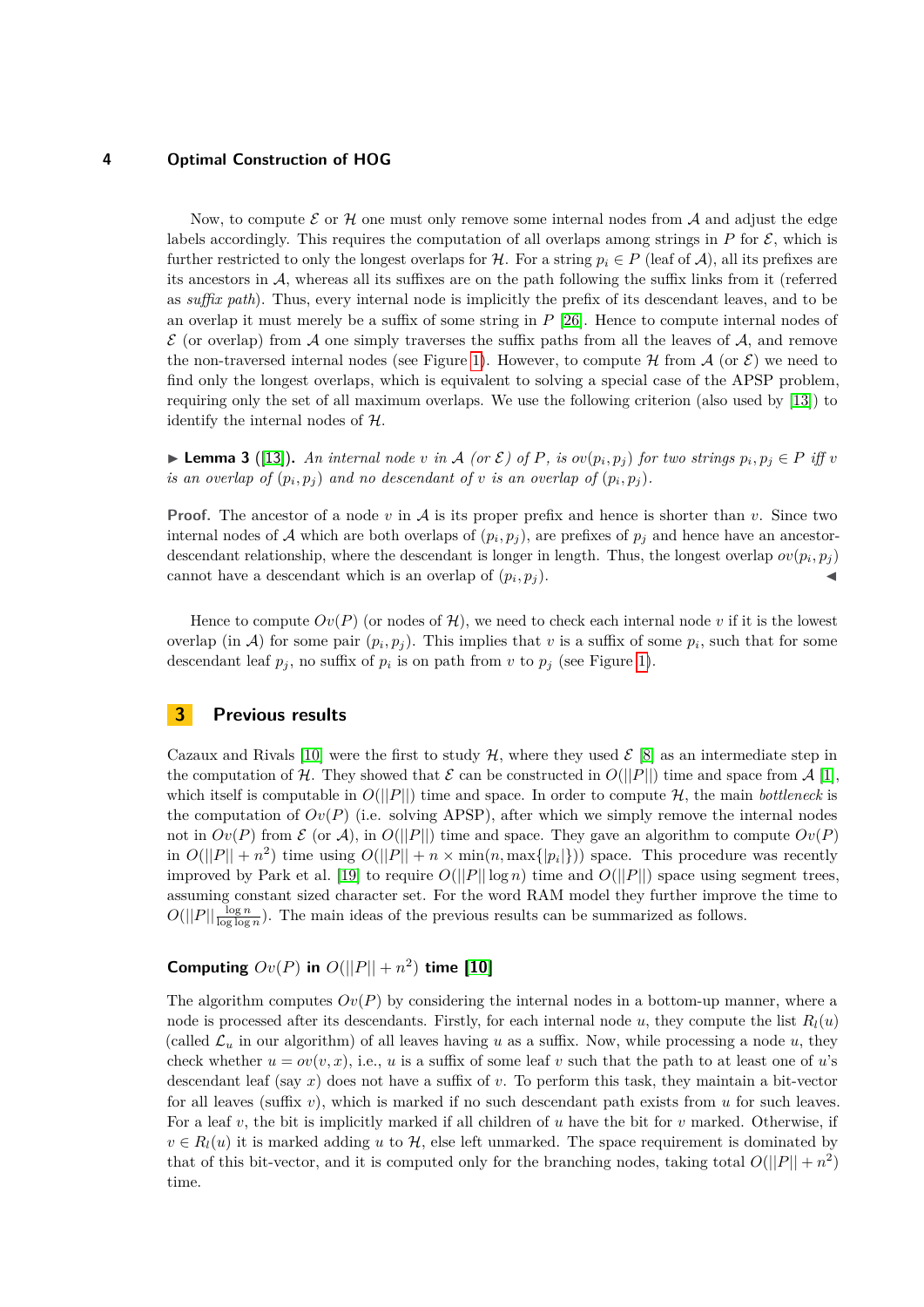### **Computing**  $Ov(P)$  in  $O(||P|| \log n)$  time [\[19\]](#page-9-16)

The algorithm firstly orders the strings in *P* lexicographically in  $O(||P||)$  time (requires constant sized character set). This allows them to define an interval of leaves which are the descendants of each internal node in  $\mathcal{E}$ . Now, for each leaf  $v$  (suffix) they start with an unmarked array corresponding to all leaves (prefix). Then starting from *v* they follow its suffix path and at each internal node *u*, check if some descendant leaf x (prefix) is unmarked. In such a case  $u = ov(v, x)$  and hence u is added to  $H$ . Before moving further in the next suffix path the interval corresponding to all the descendant leaves (prefix) of *u* is marked in the array. Since both query and update (mark) over an interval can be performed in  $O(\log n)$  time using a segment tree, the total time taken is  $O(||P|| \log n)$  using  $O(||P||)$  space.

# <span id="page-4-0"></span>**4 Our algorithm**

Our main contribution is an alternative procedure to compute  $Ov(P)$  in  $O(||P||)$  time and space which results in an optimal algorithm for computing  $\mathcal H$  for  $P$  in  $O(||P||)$  time and space. Our overall approach is similar to that of the original algorithm [\[10\]](#page-9-12) with the exception of a procedure to mark the internal nodes that belong to  $H$ , i.e., Mark $H$ . The algorithm except for the procedure Mark $H$ takes  $O(||P||)$  time and space (also shown in [\[10\]](#page-9-12)). We describe our algorithm for Mark $\mathcal{H}$  in three stages, first for a single prefix leaf requiring  $O(||P||)$  time, and then for all prefix leaves requiring overall  $O(||P|| + n^2)$  time, and finally improving it to overall  $O(||P||)$  time, which is optimal. The algorithm can be applied to any of A or  $\mathcal{E}$ , both computable in  $O(||P||)$  time and space.

**Note:** The second stage of our algorithm is equivalent to [\[13\]](#page-9-8), and achieves the same bounds as [\[10\]](#page-9-12) for computing  $H$ , though using a simpler technique and linear space.

# **4.1 Outline of Approach**

We first describe our overall approach in Algorithm [1.](#page-5-0) After computing  $A$ , for each internal node *v*, we compute the list  $\mathcal{L}_v$  of all the leaves having *v* as its suffix. As described earlier, this can be done by following the suffix path of each leaf x, adding x to  $\mathcal{L}_y$  for every internal node y on the path. Using this information of suffix (in  $\mathcal{L}_v$ ) and prefix (implicit in  $\mathcal{A}$ ) we mark the nodes of  $\mathcal{A}$  to be added in the HOG  $H$ . We shall describe this procedure Mark $H$  later on. Thereafter, in order to compute  $H$  we simply merge the unmarked internal nodes of  $A$  with its parents. This process is carried on using a DFS traversal of  $A$  (ignoring suffix links) where for each unmarked internal node *v*, we move all its edges to its parent, prepending their labels with the label of the parent edge of *v*.

As previously described, A can be computed in  $O(||P||)$  time and space [\[1\]](#page-8-4). Computing  $\mathcal{L}_v$  for all  $v \in A$  requires each leaf  $p_i$  to follow its suffix path in  $O(|p_i|)$  time, and add  $p_i$  to at most  $|p_i|$ different  $\mathcal{L}_y$ , requiring total  $O(||P||)$  time for all  $p_i \in P$ . This also limits the size of  $\mathcal{L}_v$  for all  $v \in \mathcal{A}$ to  $O(||P||)$ . Since merge operation on a node *v* requires  $O(deg(v))$  cost, computing H using  $in\mathcal{H}$ requires total  $O(|\mathcal{A}|) = \mathcal{O}(|\mathcal{P}||)$  time as well. Thus, we have the following theorem (also proved in  $[10]$ ).

<span id="page-4-1"></span>▶ **Theorem 4.** *For a set of strings P, the computation of Hierarchical Overlap Graph except for Mark*H *operation requires O*(||*P*||) *time and space.*

# **4.2 Marking the nodes of** H

We shall describe our procedure to mark the nodes of  $H$  in three stages for simplicity of understanding. First, we shall describe how to mark all internal nodes representing all longest overlaps  $ov(\cdot, v)$  from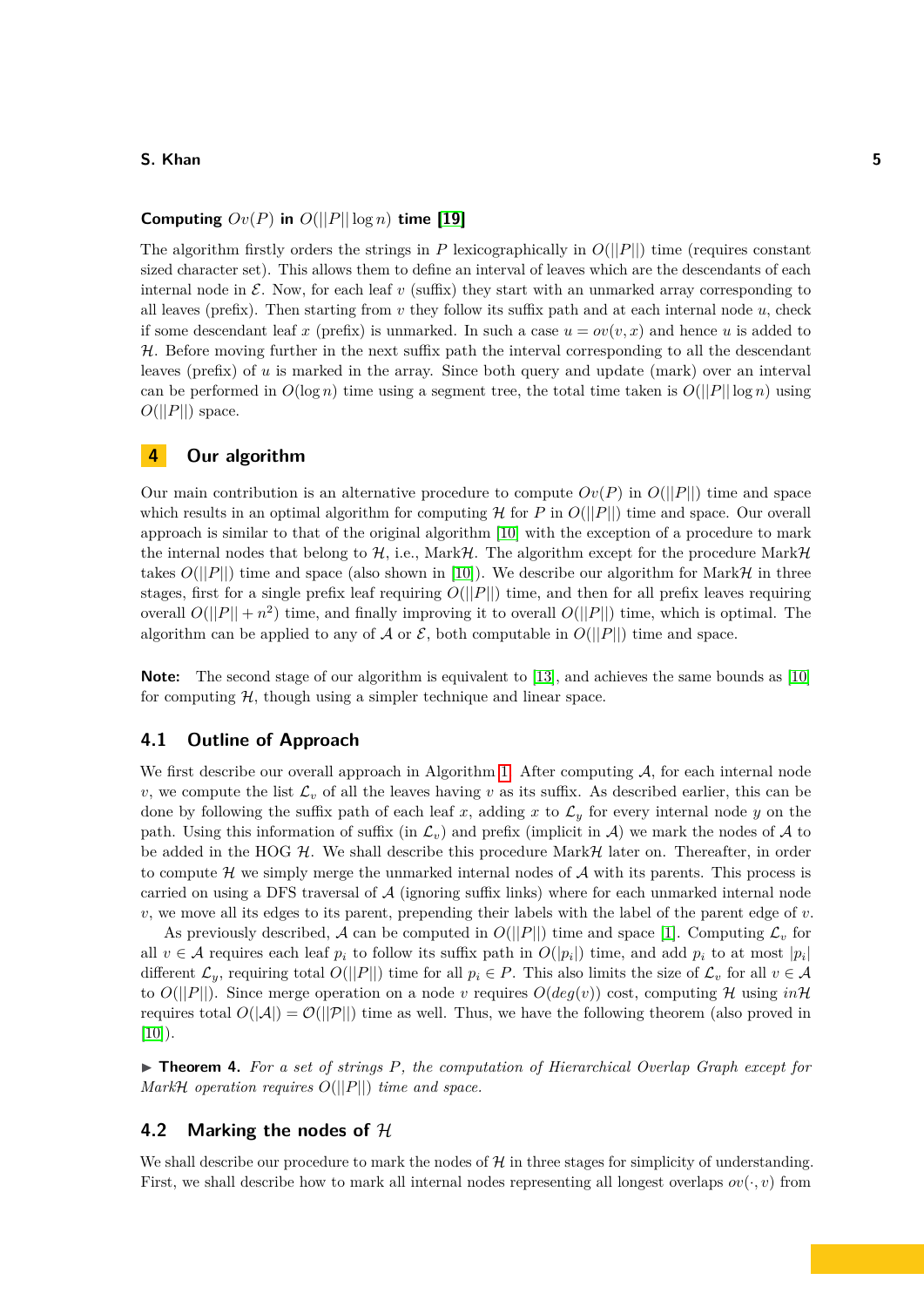**Algorithm 1** HIERARCHICAL OVERLAP GRAPHS

<span id="page-5-0"></span>A ← Aho-Corasik Trie of *P* // Trie with suffix links **foreach** *internal node v* of A **do**  $\mathcal{L}_v \leftarrow \emptyset$  // List of leaves with suffix *v* **foreach** *leaf x of* A **do** // Compute all L*<sup>v</sup>*  $y \leftarrow$  Suffix link of x in A **while**  $y \neq \epsilon$  **do** //  $\epsilon$  is the root of A Add  $x$  to  $\mathcal{L}_y$  $y \leftarrow$  Suffix link of *y* in A  $in\mathcal{H} \leftarrow \text{MarkH}(\mathcal{A}, \mathcal{L})$  // Procedure to mark nodes of H in flags  $in\mathcal{H}$ **foreach** *node v* ∈ A *in DFS order* **do** // Compute H **if**  $in\mathcal{H}[v] = 0$  **then** Merge *v* with its parent

<span id="page-5-1"></span>

**Figure 2** Overlaps of *v* with all leaves, where  $c = ov(x, v)$  and  $b = ov(z, v)$  are in  $Ov(P)$ .

a single leaf *v* (prefix) in A, using  $O(||P||)$  time. Thereafter, we extend this to compute such overlaps from all leaves in A together using  $O(||P|| + n^2)$  time (equivalent to [\[13\]](#page-9-8)). Finally, we shall improve this to our final procedure requiring optimal  $O(||P||)$  time. All the three procedures require  $O(||P||)$ space.

#### **Marking all nodes** *ov*(·*, v*) **for a leaf** *v*

In order to compute all longest overlaps of a leaf *v* (see Figure [2\)](#page-5-1), we need to consider all its prefixes (ancestors in A) according to Lemma [3.](#page-3-1) Here the internal nodes *a, b* and *c* are prefixes of *v* and also suffixes of *x*, whereas *z* only has suffixes *a* and *b*. Thus, we have  $\mathcal{L}_a = \mathcal{L}_b = \{x, z\}$  and  $\mathcal{L}_c = \{x\}$ . Thus, given that  $a, b$  and  $c$  are ancestors of  $v, a$  and  $b$  are valid overlaps of  $(x, v)$  and  $(z, v)$ , whereas *c* is only a valid overlap of  $(x, y)$ . Using Lemma [3,](#page-3-1) for being the longest overlap of a pair of strings, no descendant should be an overlap of the same pair of strings. Hence,  $c = ov(x, v)$  and  $b = ov(z, v)$ , but *a* is not the longest overlap for any pair of strings because of *b* and *c*. Processing  $\mathcal{L}_u$  for all nodes on the ancestors of the leaf (prefix) requires  $O(||P||)$  time. Thus, a simple way to mark all the longest overlaps of strings with prefix  $v$  in  $O(||P||)$  time, is as follows:

**Mark** $H$  **for**  $ov(\cdot, v)$ : *Traverse the ancestral path of v from the root to v, storing for each leaf x of* A *the last internal node y* having *x* in  $\mathcal{L}_y$ *. On reaching v, mark the stored internal nodes for each x.*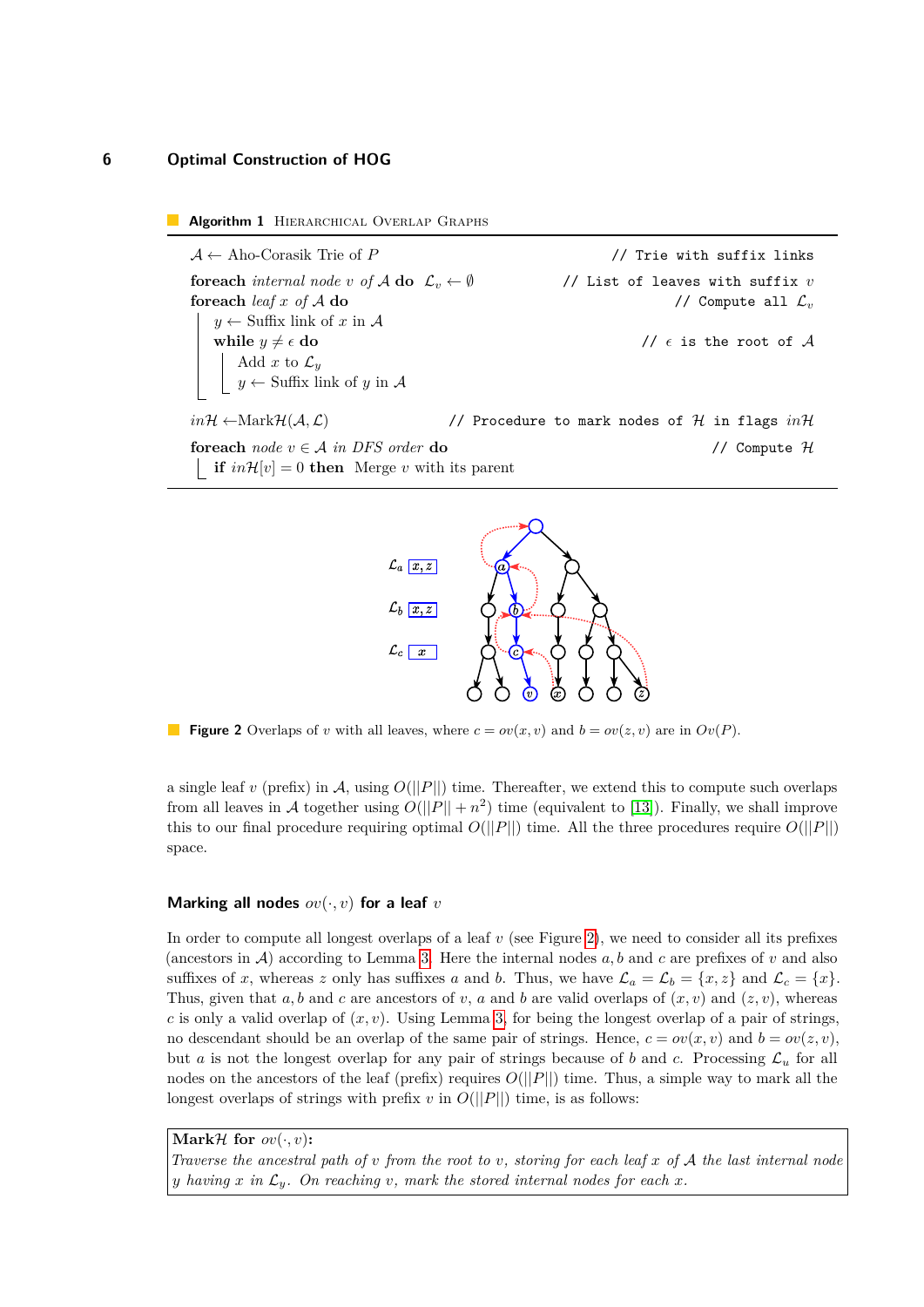**Algorithm 2** MARK $H(A, \mathcal{L})$ 

<span id="page-6-0"></span>**foreach** *internal node v* of A **do**  $in\mathcal{H}[v] \leftarrow 0$  // Flag for membership in H **foreach** *leaf v of A* **do**  $in\mathcal{H}[v] \leftarrow 1$  // Leaves implicitly in  $\mathcal{H}$  $in\mathcal{H}[\epsilon] \leftarrow 1$  // Root implicitly in H **foreach**  $\text{leaf } v$  of  $A$  **do**  $S_v \leftarrow \emptyset$  // Stack of exposed suffix **foreach**  $node \ v \in A$  *in DFS order* **do** // Compute all  $in\mathcal{H}[v]$ **if** *internal node v first visited* **then foreach** *leaf x in*  $\mathcal{L}_v$  **do** Push *v* on  $S_x$  // Expose *v* on stacks of  $\mathcal{L}_v$ **if** *internal node v last visited* **then foreach** *leaf x in*  $\mathcal{L}_v$  **do** Pop *v* from *S<sub>x</sub>* // Remove *v* from stacks of  $\mathcal{L}_v$ **if** *leaf v visited* **then foreach** *leaf node x* **do**  $\mathbf{if} \ \ S_x \neq \emptyset \ \mathbf{then}$  $in\mathcal{H}[\text{Top of }S_x] \leftarrow 1$  // Mark  $ov(x, v)$ 

Return *in*H

#### **Marking all nodes in** *Ov*(*P*)

We now describe how to perform this procedure for all leaves (prefix) together (see Algorithm [2\)](#page-6-0) using stacks to keep track of the last encountered internal node for each leaf (suffix). The main reason behind using stacks is to avoid processing  $\mathcal{L}_u$  multiple times (for different prefixes). For each internal node, we initialize the flag denoting membership in  $H$  to zero, whereas the root and leaves of A are implicitly in H. For each leaf (suffix) we initialize an empty stack. Now, we traverse A in DFS order (ignoring suffix links). As in the case for single leaf (prefix), the stack  $S_x$  maintains the last internal node *v* containing a leaf *x* (suffix) in  $\mathcal{L}_v$ . This node *v* is added to the stack  $S_x$  of the leaf x (suffix) when v is first visited by the traversal, and removed from the stack  $S_x$  when it is last visited. This exposes the previously added internal nodes on the stack. Finally, on visiting a leaf *v* (prefix), each non-empty stack  $S_x$  of a leaf x (suffix) exposes the internal node last added on its top, which is the longest overlap  $ov(x, v)$  by Lemma [3.](#page-3-1) We mark such internal nodes as being present in  $H$ . The correctness follows from the same arguments used for the first approach.

In order to analyze the procedure we need to consider the processing of  $\mathcal{L}_v$  and  $S_x$  for all  $v, x \in \mathcal{A}$ , in addition to traversing A. Since the total size of all  $\mathcal{L}_v$  is  $O(||P||)$ , processing it twice (on the first and last visit of *v*) requires  $O(||P||)$  time. This also includes the time to push and pop nodes from the stacks, requiring  $O(1)$  time while processing  $\mathcal{L}_v$ . However, on visiting the leaf (prefix) by the traversal, we need to evaluate all  $S_x$  and mark the top of non-empty stacks. Since we consider *n* leaves (prefix), each processing all stacks of *n* leaves (suffix), we require  $O(n^2)$  time. For analyzing size, we need to consider only  $S_x$  in addition to  $\mathcal{L}_v$ . Since the nodes in all  $S_x$  are added once from some  $\mathcal{L}_v$ , the total size of all stacks  $S_x$  is bounded by the size of all lists  $\mathcal{L}_v$ , i.e.  $O(||P||)$  (as proved earlier). Thus, this procedure requires  $O(||P|| + n^2)$  time and  $O(||P||)$  space to mark all nodes in *Ov*(*P*).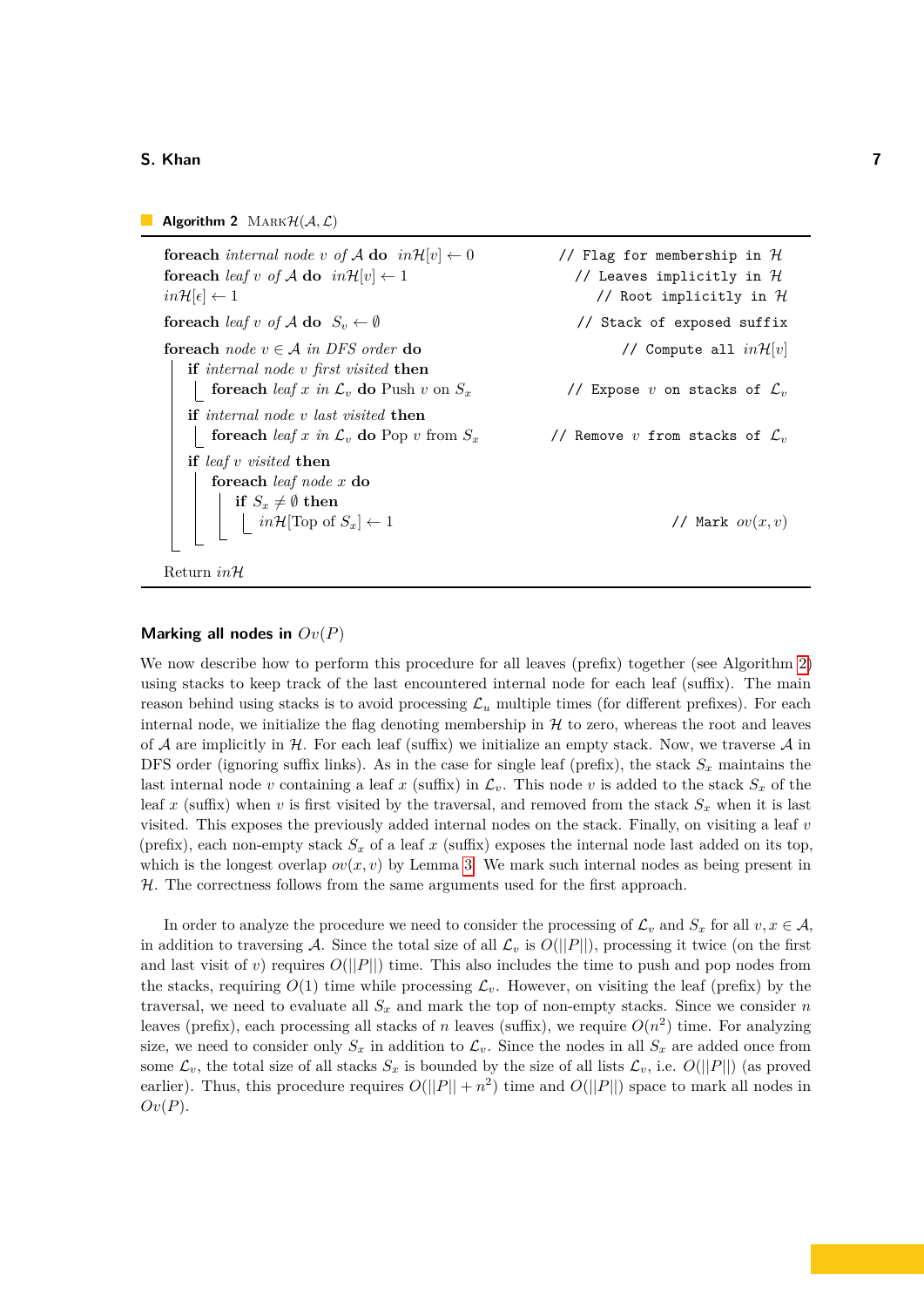```
Algorithm 3 \text{MARKH}(\mathcal{A}, \mathcal{L})
```
<span id="page-7-0"></span>**foreach** *internal node v of A* **do**  $in\mathcal{H}[v] \leftarrow 0$  // Flag for membership in  $\mathcal{H}$ **foreach** *leaf v of A* **do**  $in\mathcal{H}[v] \leftarrow 1$  // Leaves implicitly in  $\mathcal{H}$  $in\mathcal{H}[root] \leftarrow 1$  // Root implicitly in H **foreach**  $\text{leaf } v$  of  $A$  **do**  $S_v \leftarrow \emptyset$  // Stack of exposed suffix  $S \leftarrow \emptyset$  // List of stacks with unmarked tops **foreach**  $\text{leaf } v \text{ of } A$  **do**  $\text{in } S[v] \leftarrow 0$  // Flag for membership of  $S_v$  in S **foreach**  $node \ v \in A$  *in DFS order* **do** // Compute all  $in\mathcal{H}[v]$ **if** *internal node v first visited* **then foreach**  $\text{leaf } x \text{ in } \mathcal{L}_v$  **do** // Expose *v* on stacks of  $\mathcal{L}_v$ Push  $v$  on  $S_x$ **if**  $inS[x] = 0$  then // Add  $S_x$  to S if not present  $in\mathcal{S}[x] \leftarrow 1$  $\overline{\phantom{a}}$  Add  $S_x$  to S **if** *internal node v last visited* **then foreach**  $\text{leaf } x$  in  $\mathcal{L}_v$  **do** // Remove *v* from stacks of  $\mathcal{L}_v$ Pop  $v$  from  $S_x$ **if**  $S_x \neq \emptyset$  and  $in\mathcal{H}[Top\ of\ S_x] = 0$  then //  $S_x$  eligible in S **if**  $inS[x] = 0$  then //  $S_x$  not present in S  $in\mathcal{S}[x] \leftarrow 1$  $\Box$  Add  $S_x$  to  $S$ **else** // *S<sup>x</sup>* either empty or with marked top **if**  $inS[x] = 1$  **then** //  $S_x$  present in S  $in\mathcal{S}[x] \leftarrow 0$ Remove  $S_x$  from  $S$ **if** *leaf v visited* **then foreach**  $S_x \in \mathcal{S}$  **do**  $in\mathcal{H}[\text{Top of }S_x] \leftarrow 1$  // Mark  $ov(x, v)$  $in\mathcal{S}[x] \leftarrow 0$ // Remove  $S_x$  with marked top from  $S$ Return *in*H

#### **Optimizing Mark**H

As described earlier, the only operation not bounded by *O*(||*P*||) time is the marking of internal nodes, while processing the leaves (prefix) considering the stacks of all leaves (suffix). Note that this procedure is overkill as the same top of the stack can be marked again when processing different leaves (prefix), whereas total nodes entering and leaving stacks are proportional to total size of all  $\mathcal{L}_u$ , i.e., *O*(||*P*||). Thus, we ensure that we do not have to process stacks of all leaves (suffix) on processing the leaves (prefix) of  $A$ , and instead, we only process those stacks which were not processed earlier to mark the same top. Note that the same internal node may be marked again when exposed in different stacks, but we ensure that it is not marked again while processing the same stack.

Consider Algorithm [3](#page-7-0) (showing modified code in red and additions in blue), we maintain a doubly linked-list  $S$  of non-empty stacks whose tops are not marked. Now, whenever a new node is added to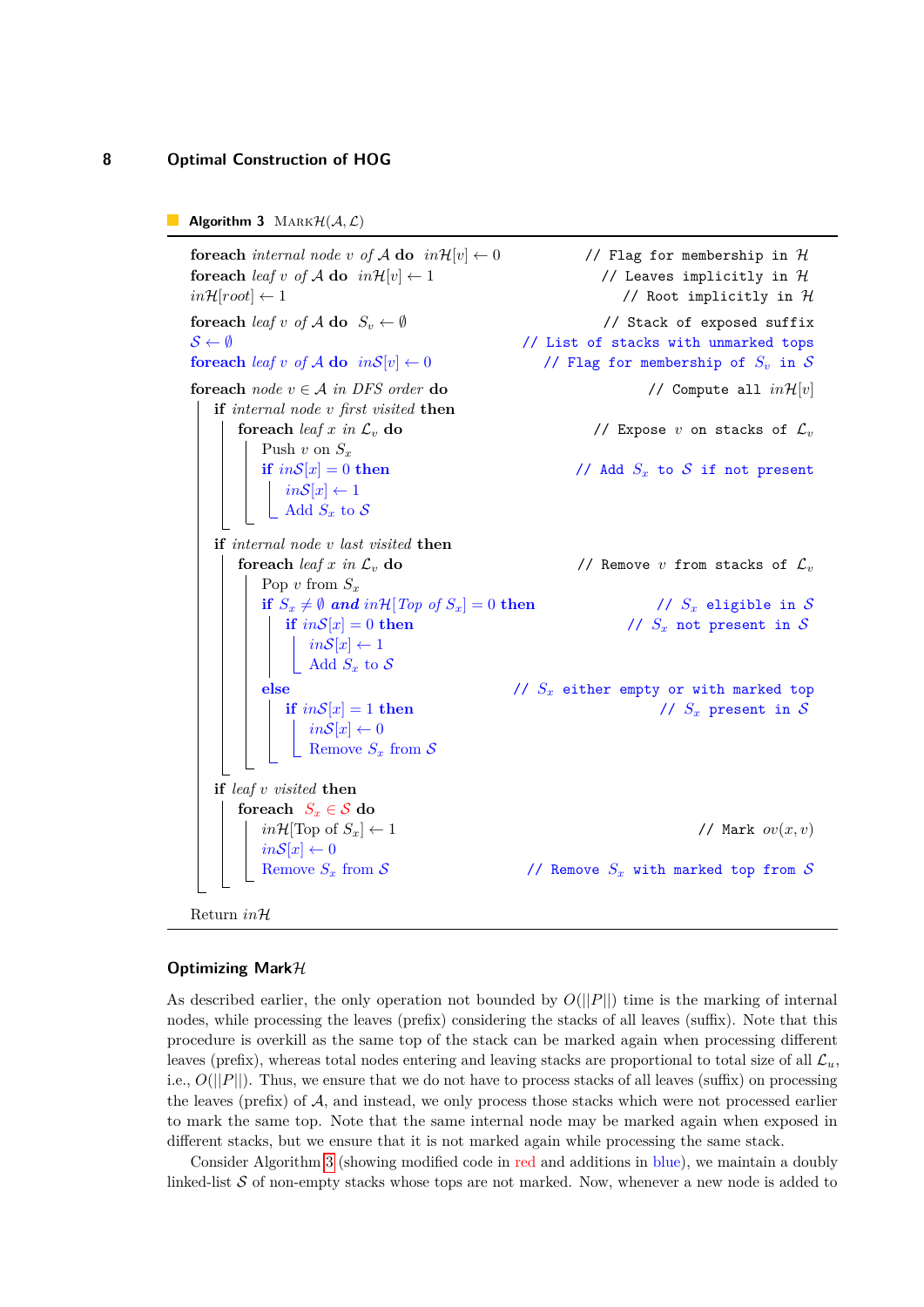a stack, it clearly has an unmarked top, so it is added to  $S$ . And when a node is removed from a stack, the stack is added to  $S$  if the new top is not previously marked and stack in not already in S. Similarly, if the stack is empty or has a previously marked top, it is removed from S if it was present in  $S$ . Since  $S$  is a list, its members are additionally maintained using flags *in* $S$  for each stack corresponding to leaves (suffix) of A, so that the same stack is not added multiple times in  $S$ . Also, each stack in S maintains a pointer to its location in S, so that it can be efficiently removed if required. Now, on processing the leaves (prefix) of  $A$ , we only process the stacks in  $S$ , marking their tops and removing them from S. Clearly, stacks are added to S only while processing  $\mathcal{L}_v$ , hence overall we can mark  $O(|\mathcal{L}_v|)$  nodes for all *v*, requiring total  $O(||P||)$  time. And the time taken in removing stacks from S is bounded by the total size of all  $S<sub>x</sub>$ , which is also  $O(||P||)$ . Thus, we can perform Mark $H$  using optimal  $O(||P||)$  time and space, which results in our main result (using Theorem [4\)](#page-4-1).

▶ **Theorem 1** (Optimal HOG)**.** *For a set of strings P, the Hierarchical Overlap Graph can be computed using*  $O(||P||)$  *time and space.* 

**Remark:** The classical result for APSP [\[13\]](#page-9-8) (equivalent to our second stage) was optimized [\[12\]](#page-9-20) to get *output-sensitive*  $O(||P|| + n')$  time (where *n'* is number of pairs with non-zero overlap) by maintaining a list of non-empty stacks (similar to our list  $S$  of stacks with non-marked heads). However, their approach does not suffice for computing H optimallty as in the worst case  $n' = O(n^2) >> O(||P||)$ .

# <span id="page-8-3"></span>**5 Conclusions**

Genome assembly is one of the most prominent problems in Bioinformatics, and it traditionally relies on de Bruijn graphs or Overlap graphs, each having limitations of either loss of information or quadratic space requirements. Hierarchical Overlap Graphs provide a promising alternative that may result in better algorithms for genome assembly. The previous results on computing these graphs were not scalable (due to the quadratic time-bound) or required complicated data structures (segment trees). Moreover, computing HOG in optimal time and space was mentioned as an open problem in both the previous results [\[10,](#page-9-12) [19\]](#page-9-16). We present a simple algorithm that achieves the desired bounds, using only elementary data structures such as stacks and lists. At its core, we present an improved algorithm for a special case of All Pairs Suffix Prefix problem. We hope our algorithm directly, or after further simplification, results in a greater adaptability of HOGs in developing better genome assembly algorithms.

### **References**

<span id="page-8-4"></span>**<sup>1</sup>** Alfred V. Aho and Margaret J. Corasick. Efficient string matching: An aid to bibliographic search. *Commun. ACM*, 18(6):333–340, 1975.

<span id="page-8-1"></span>**<sup>2</sup>** Dmitry Antipov, Anton I. Korobeynikov, Jeffrey S. McLean, and Pavel A. Pevzner. hybridspades: an algorithm for hybrid assembly of short and long reads. *Bioinform.*, 32(7):1009–1015, 2016.

<span id="page-8-0"></span>**<sup>3</sup>** Anton Bankevich, Sergey Nurk, Dmitry Antipov, Alexey A. Gurevich, Mikhail Dvorkin, Alexander S. Kulikov, Valery M. Lesin, Sergey I. Nikolenko, Son K. Pham, Andrey D. Prjibelski, Alex Pyshkin, Alexander Sirotkin, Nikolay Vyahhi, Glenn Tesler, Max A. Alekseyev, and Pavel A. Pevzner. Spades: A new genome assembly algorithm and its applications to single-cell sequencing. *J. Comput. Biol.*, 19(5):455–477, 2012.

<span id="page-8-2"></span>**<sup>4</sup>** Djamal Belazzougui and Fabio Cunial. Fully-functional bidirectional burrows-wheeler indexes and infinite-order de bruijn graphs. In Nadia Pisanti and Solon P. Pissis, editors, *30th Annual Symposium on Combinatorial Pattern Matching, CPM 2019, June 18-20, 2019, Pisa, Italy*, volume 128 of *LIPIcs*, pages 10:1–10:15. Schloss Dagstuhl - Leibniz-Zentrum für Informatik, 2019.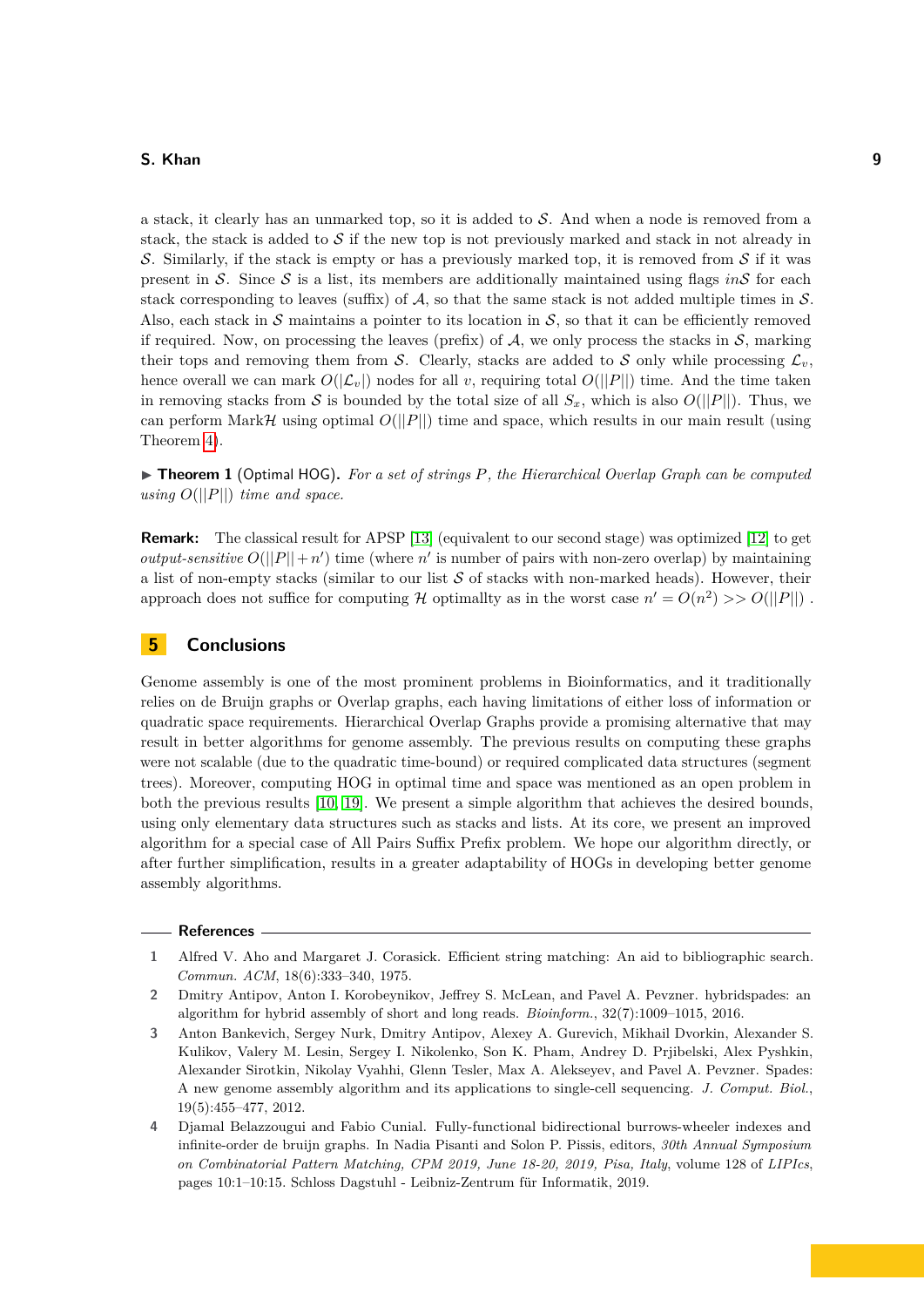- <span id="page-9-7"></span>**5** Djamal Belazzougui, Travis Gagie, Veli Mäkinen, Marco Previtali, and Simon J. Puglisi. Bidirectional variable-order de bruijn graphs. *Int. J. Found. Comput. Sci.*, 29(8):1279–1295, 2018.
- <span id="page-9-14"></span>**6** Avrim Blum, Tao Jiang, Ming Li, John Tromp, and Mihalis Yannakakis. Linear approximation of shortest superstrings. *J. ACM*, 41(4):630–647, 1994.
- <span id="page-9-6"></span>**7** Christina Boucher, Alexander Bowe, Travis Gagie, Simon J. Puglisi, and Kunihiko Sadakane. Variableorder de bruijn graphs. In Ali Bilgin, Michael W. Marcellin, Joan Serra-Sagristà, and James A. Storer, editors, *2015 Data Compression Conference, DCC 2015, Snowbird, UT, USA, April 7-9, 2015*, pages 383–392. IEEE, 2015.
- <span id="page-9-15"></span>**8** Rodrigo Cánovas, Bastien Cazaux, and Eric Rivals. The compressed overlap index. *CoRR*, abs/1707.05613, 2017. [arXiv:1707.05613](http://arxiv.org/abs/1707.05613).
- <span id="page-9-11"></span>**9** Bastien Cazaux, Rodrigo Cánovas, and Eric Rivals. Shortest DNA cyclic cover in compressed space. In Ali Bilgin, Michael W. Marcellin, Joan Serra-Sagristà, and James A. Storer, editors, *2016 Data Compression Conference, DCC 2016, Snowbird, UT, USA, March 30 - April 1, 2016*, pages 536–545. IEEE, 2016.
- <span id="page-9-12"></span>**10** Bastien Cazaux and Eric Rivals. Hierarchical overlap graph. *Inf. Process. Lett.*, 155, 2020.
- <span id="page-9-17"></span>**11** Mark de Berg, Otfried Cheong, Marc J. van Kreveld, and Mark H. Overmars. *Computational geometry: algorithms and applications, 3rd Edition*. Springer, 2008.
- <span id="page-9-20"></span>**12** Dan Gusfield. *Algorithms on Strings, Trees, and Sequences - Computer Science and Computational Biology*. Cambridge University Press, 1997.
- <span id="page-9-8"></span>**13** Dan Gusfield, Gad M. Landau, and Baruch Schieber. An efficient algorithm for the all pairs suffix-prefix problem. *Inf. Process. Lett.*, 41(4):181–185, 1992.
- <span id="page-9-19"></span>**14** Donald E. Knuth, James H. Morris Jr., and Vaughan R. Pratt. Fast pattern matching in strings. *SIAM J. Comput.*, 6(2):323–350, 1977.
- <span id="page-9-10"></span>**15** Jihyuk Lim and Kunsoo Park. A fast algorithm for the all-pairs suffix-prefix problem. *Theor. Comput. Sci.*, 698:14–24, 2017.
- <span id="page-9-2"></span>**16** Eugene W. Myers. The fragment assembly string graph. *Bioinformatics*, 21(2):79–85, January 2005. [doi:10.1093/bioinformatics/bti1114](https://doi.org/10.1093/bioinformatics/bti1114).
- <span id="page-9-3"></span>**17** Sergey Nurk, Dmitry Meleshko, Anton I. Korobeynikov, and Pavel A. Pevzner. metaspades: A new versatile de novo metagenomics assembler. In Mona Singh, editor, *Research in Computational Molecular Biology - 20th Annual Conference, RECOMB 2016, Santa Monica, CA, USA, April 17-21, 2016, Proceedings*, volume 9649 of *Lecture Notes in Computer Science*, page 258. Springer, 2016.
- <span id="page-9-18"></span>**18** Sangsoo Park, Sung Gwan Park, Bastien Cazaux, Kunsoo Park, and Eric Rivals. A linear time algorithm for constructing hierarchical overlap graphs. *CoRR*, abs/2102.12824, 2021 *(accepted for publishing at CPM 2021)*. [arXiv:2102.12824](http://arxiv.org/abs/2102.12824).
- <span id="page-9-16"></span>**19** Sung Gwan Park, Bastien Cazaux, Kunsoo Park, and Eric Rivals. Efficient construction of hierarchical overlap graphs. In Christina Boucher and Sharma V. Thankachan, editors, *String Processing and Information Retrieval - 27th International Symposium, SPIRE 2020, Orlando, FL, USA, October 13-15, 2020, Proceedings*, volume 12303 of *Lecture Notes in Computer Science*, pages 277–290. Springer, 2020.
- <span id="page-9-0"></span>**20** Hannu Peltola, Hans Söderlund, Jorma Tarhio, and Esko Ukkonen. Algorithms for some string matching problems arising in molecular genetics. In *IFIP Congress*, pages 59–64, 1983.
- <span id="page-9-1"></span>**21** P. A. Pevzner. l-Tuple DNA sequencing: computer analysis. *Journal of Biomolecular Structure & Dynamics*, 7(1):63–73, August 1989.
- <span id="page-9-4"></span>**22** Pavel A. Pevzner, Haixu Tang, and Michael S. Waterman. An eulerian path approach to dna fragment assembly. *Proceedings of the National Academy of Sciences of the United States of America*, 98(17):9748– 9753, 2001.
- <span id="page-9-5"></span>**23** Jared T. Simpson and Richard Durbin. Efficient construction of an assembly string graph using the fm-index. *Bioinform.*, 26(12):367–373, 2010.
- <span id="page-9-13"></span>**24** Z. Sweedyk. A 2½-approximation algorithm for shortest superstring. *SIAM J. Comput.*, 29(3):954–986, 1999.
- <span id="page-9-9"></span>**25** William H. A. Tustumi, Simon Gog, Guilherme P. Telles, and Felipe A. Louza. An improved algorithm for the all-pairs suffix-prefix problem. *J. Discrete Algorithms*, 37:34–43, 2016.